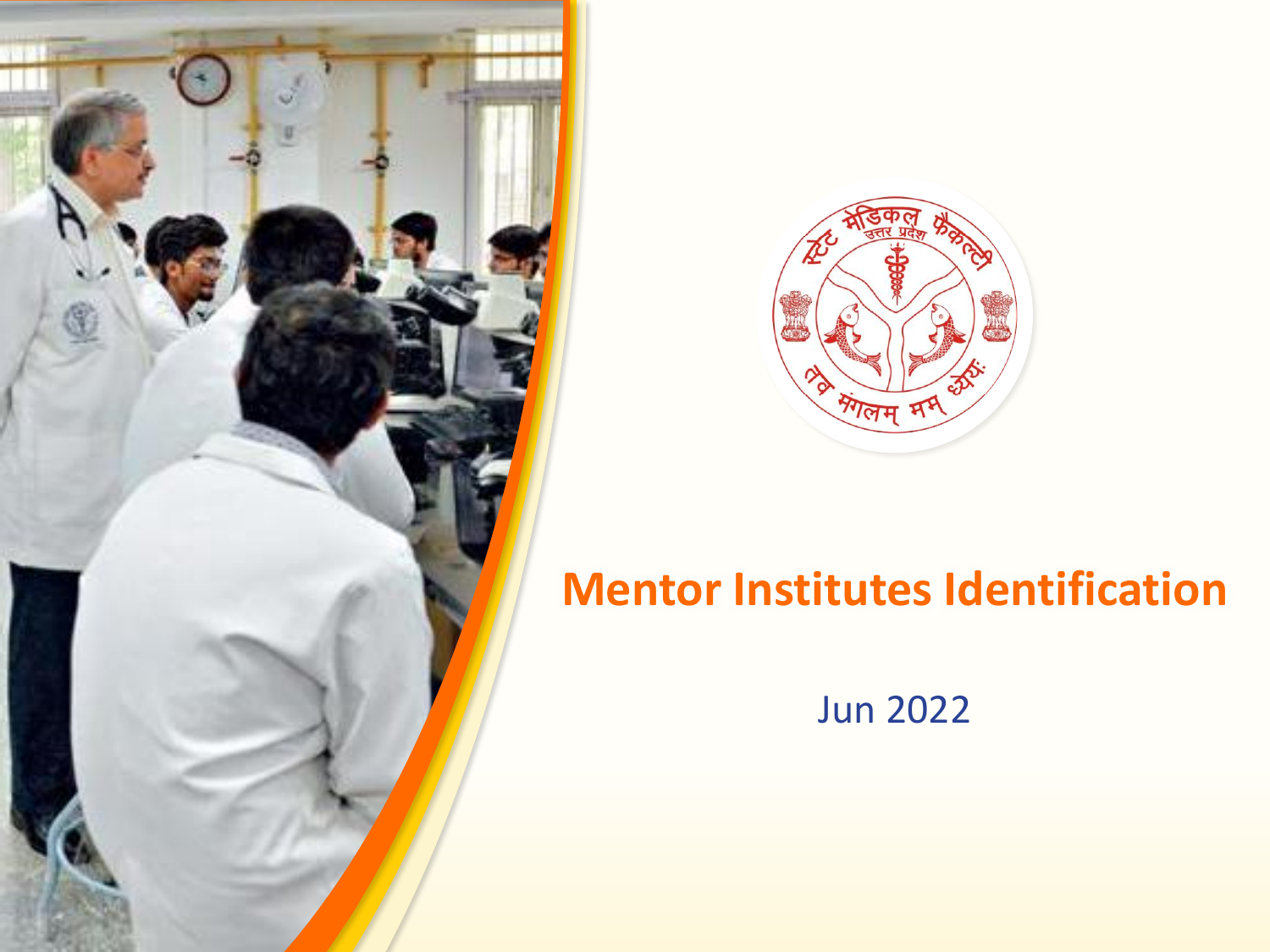# **Strengthening pre-service education by enhancing the quality of faculty**



**Supportive Supervision is key to drive HRH reforms**



्महानिदेशालय<br>| चिकित्सा शिक्षा एवं प्रशिक्षण,<br>| उत्तर प्रदेश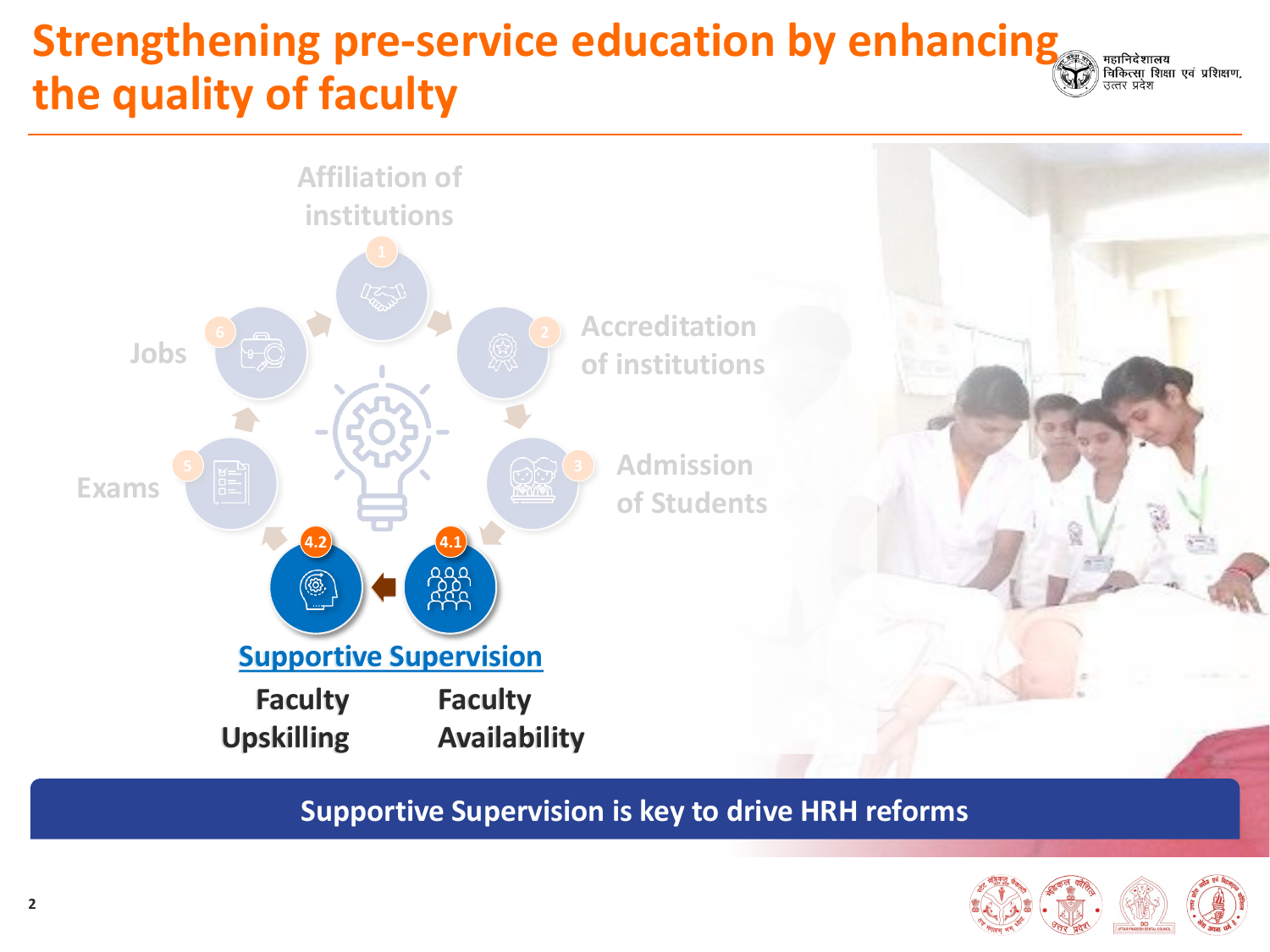### **Mentor institutes to be identified**





**Mentor institutes will act as a centre for training faculty from mentee institutes** 

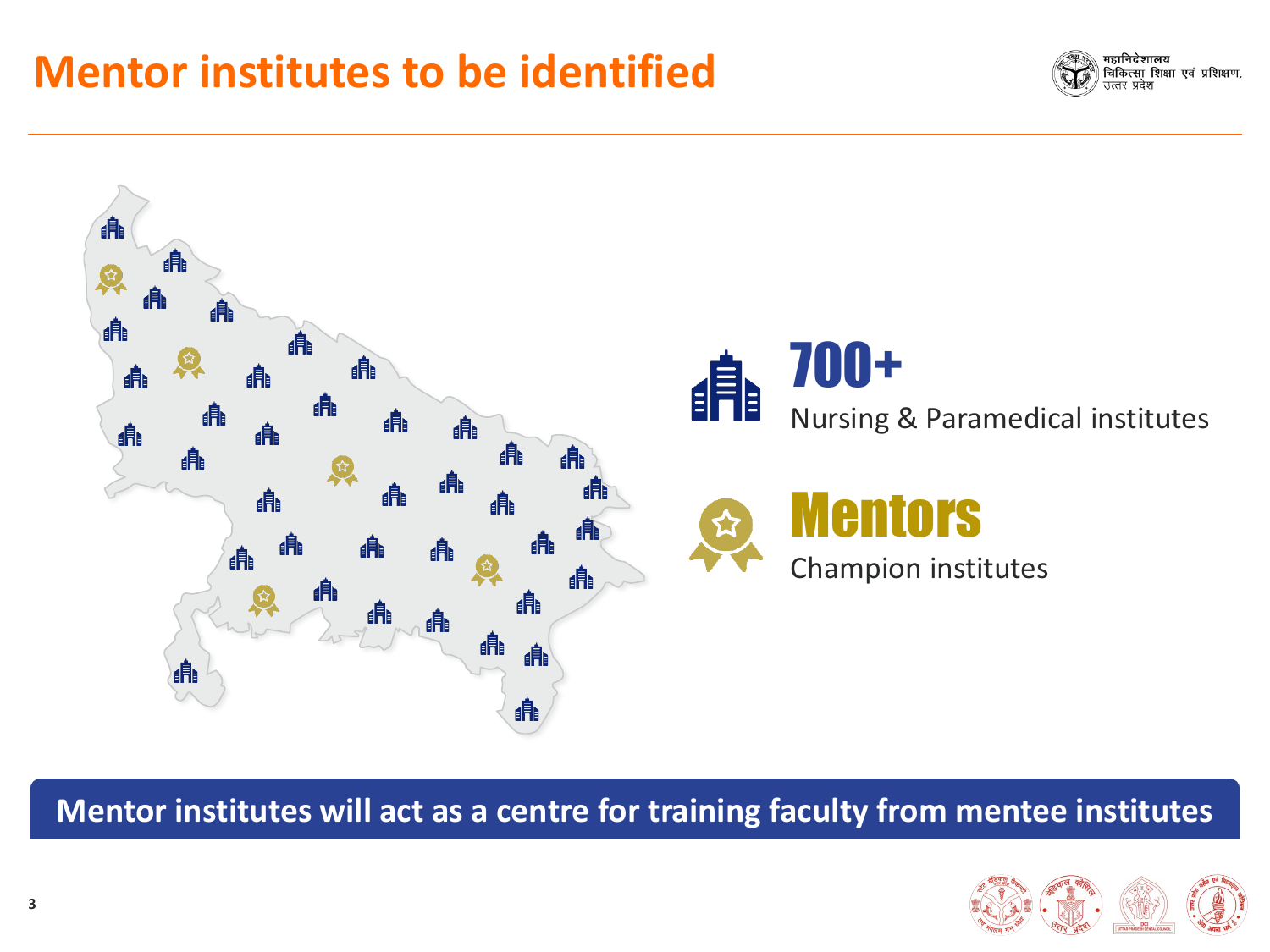#### **Mentee Institutes to be trained**







**Mentees send their faculty for training at the Mentor Institutes** **Mentees run quality improvement processes at own institute**

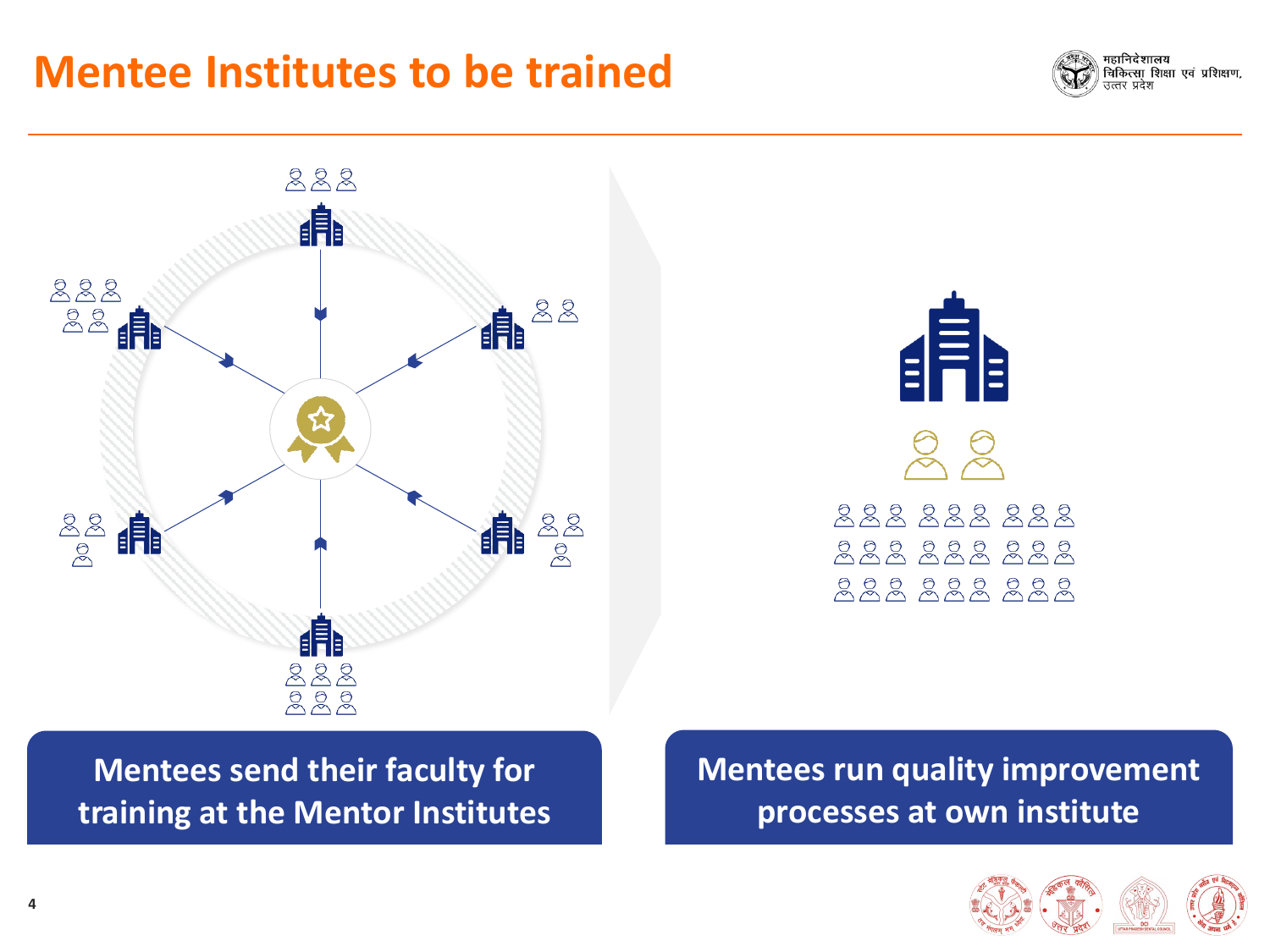

महानिदेशालय

।<br>| चिकित्सा शिक्षा एवं प्रशिक्षण,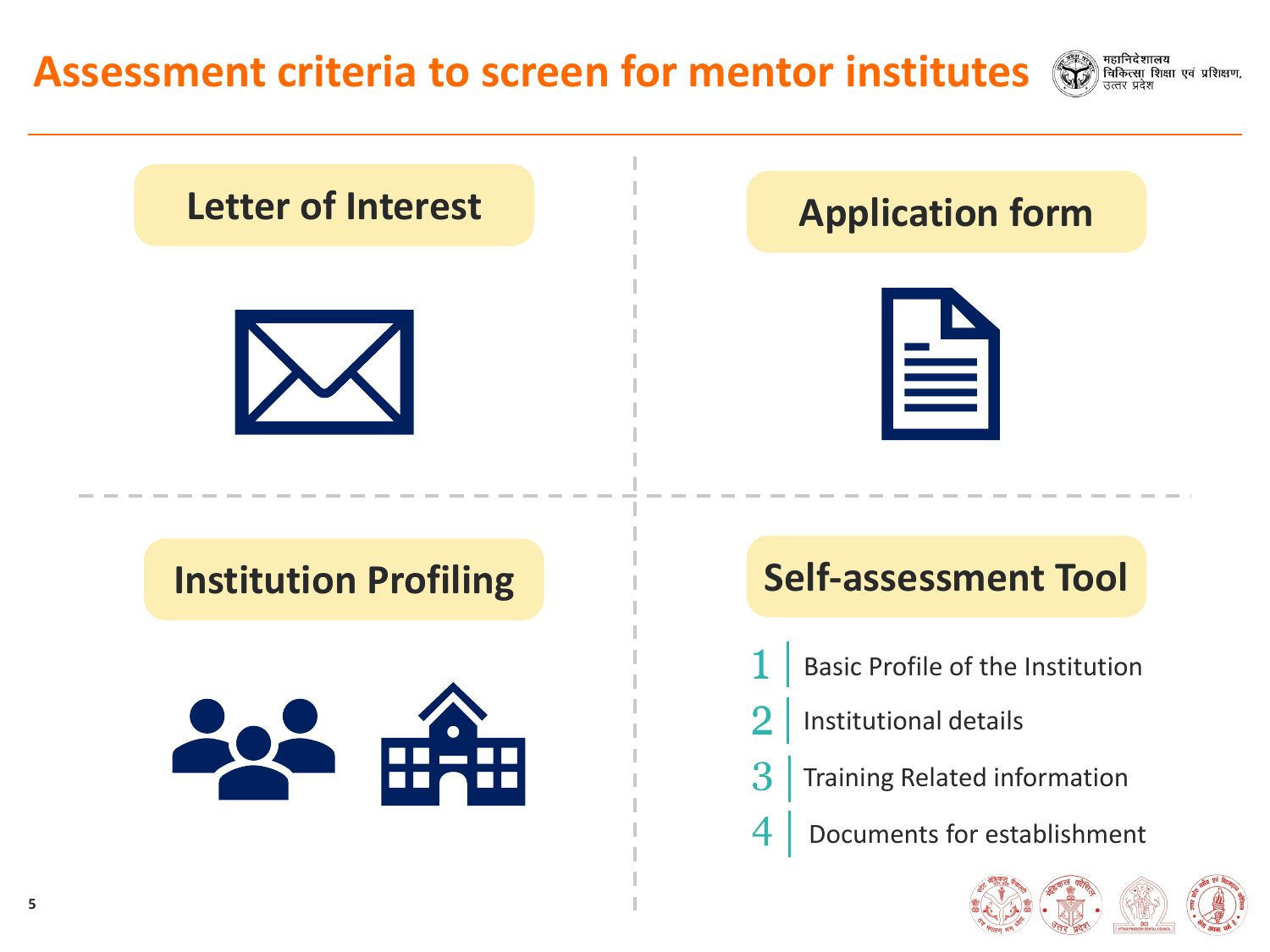



**Further trains mentees & hand-holds them** 



.<br>ल्सा शिक्षा एवं प्रशिक्षण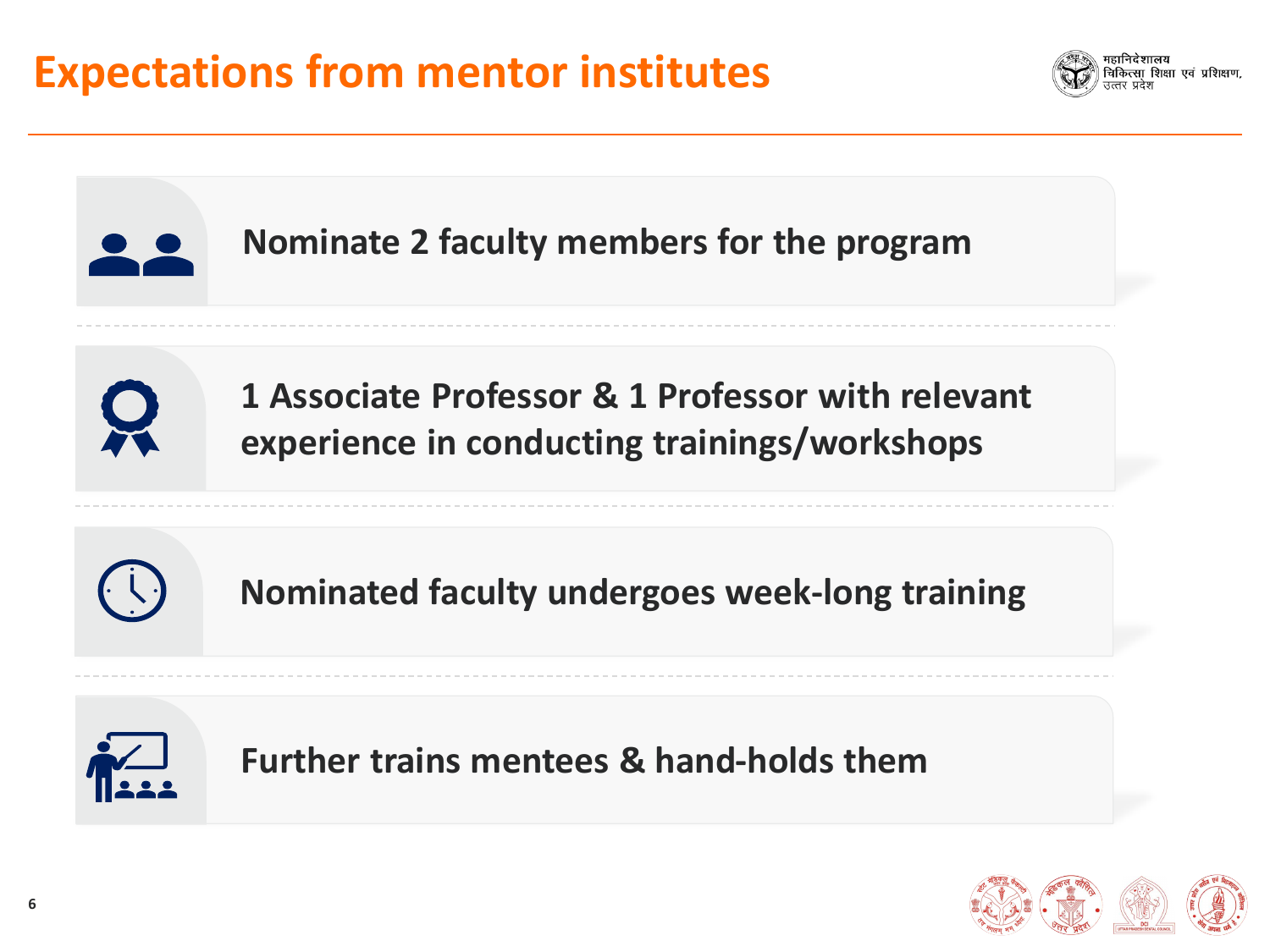



Nominated faculty undergo training at state level by jhpiego & UPTSU



Hand-holding by subject matter experts to enhance quality of processes



Extensive exposure through workshops & conferences to nominated faculty

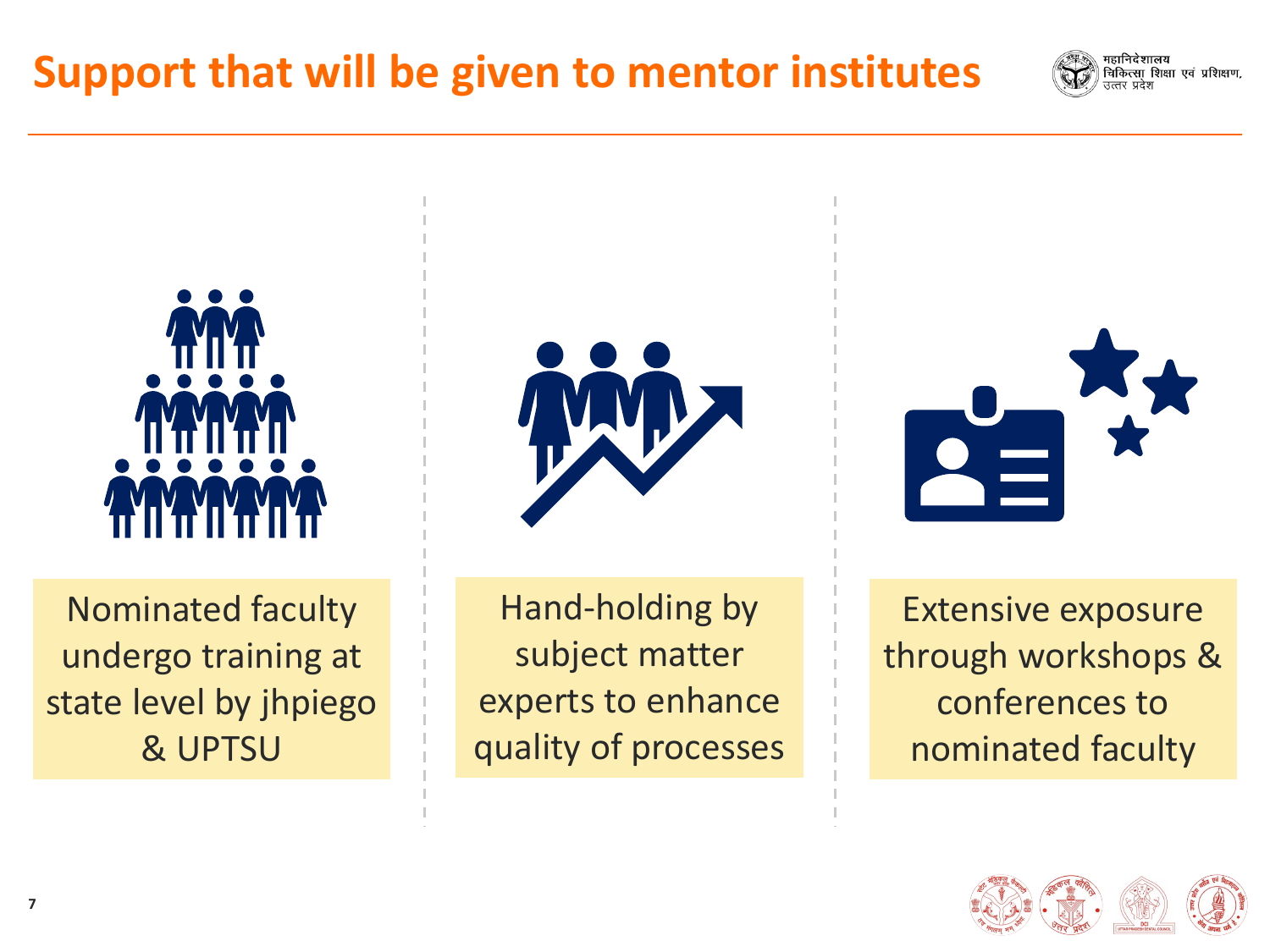





**Fee from faculty who get trained at their institute**



**Incentives while affiliation for new courses or batches**

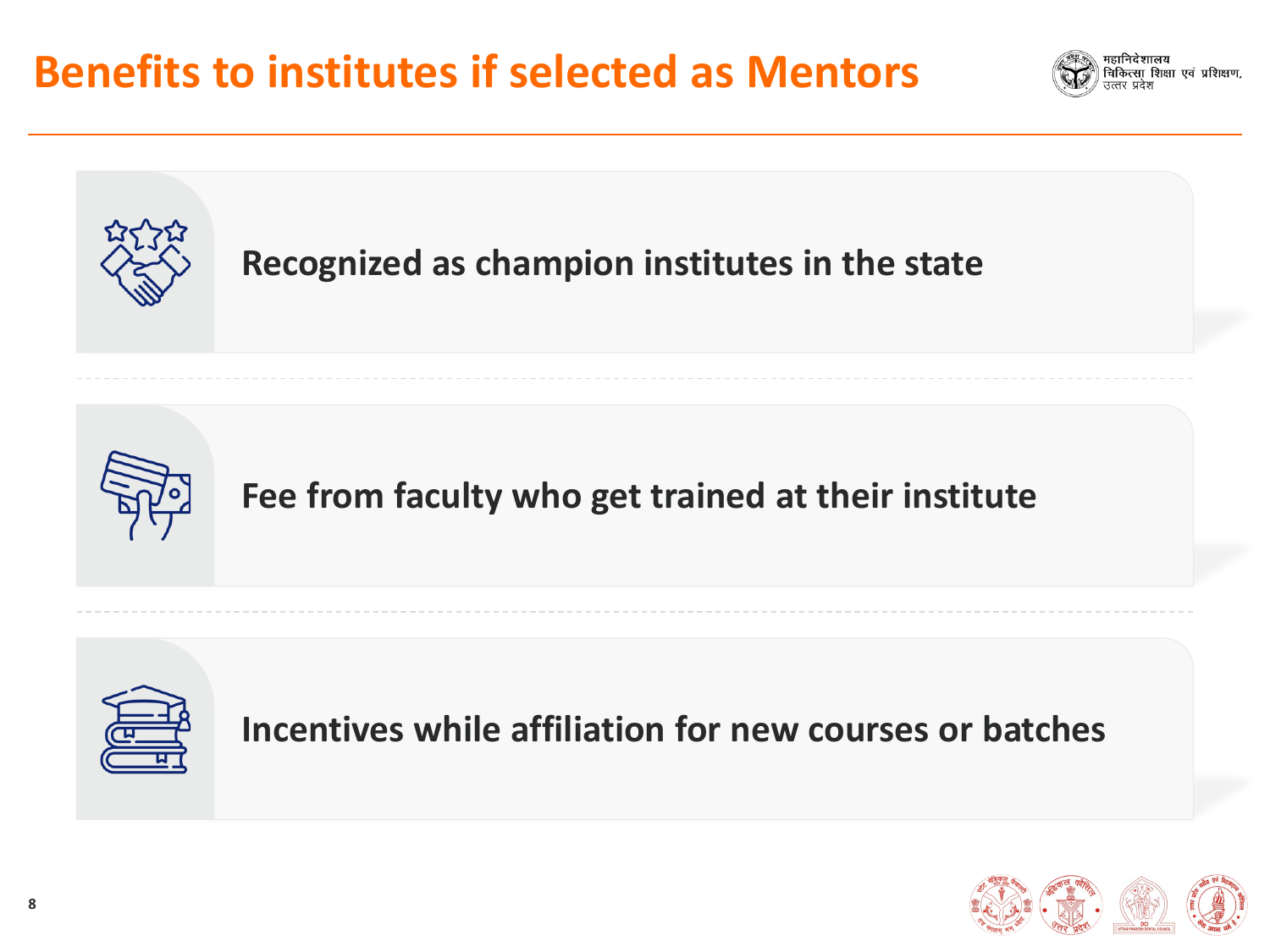# **Would you like to be the next Mentor?**

नलान्चरतस्य<br>चिकित्सा शिक्षा एवं प्रशिक्षण,

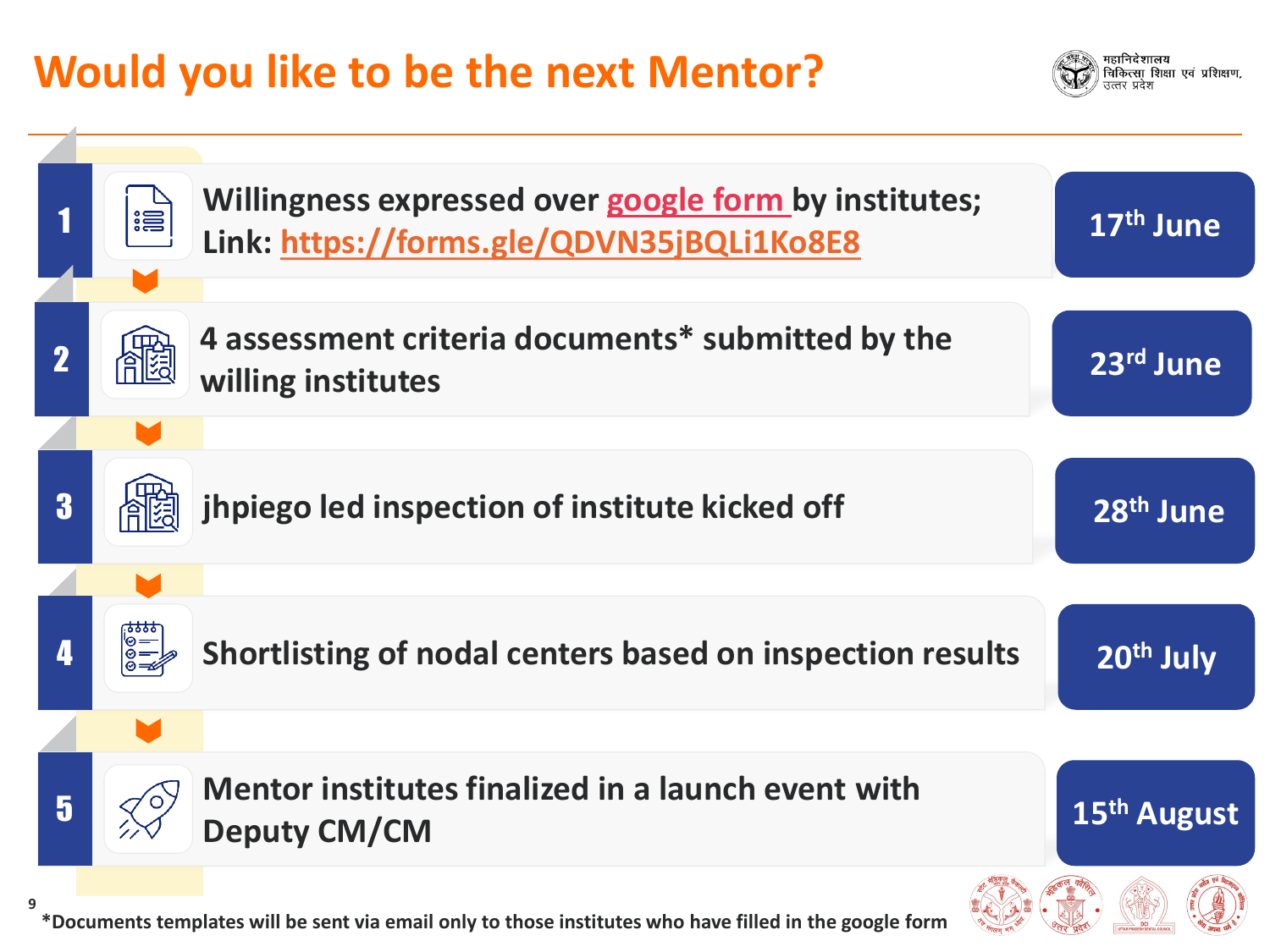## **Open discussion**





**Let's work towards making our nursing education world-class!**